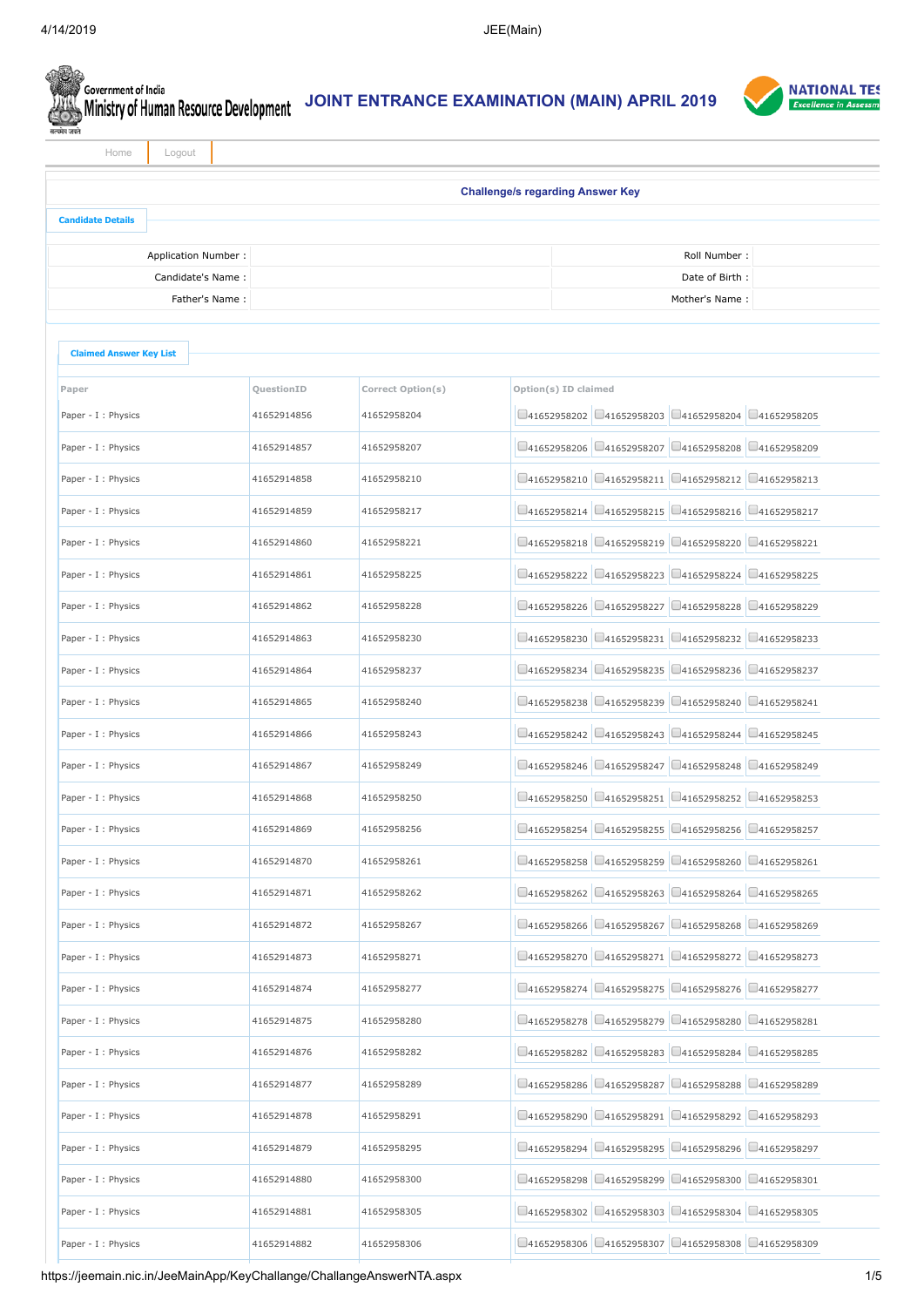## 4/14/2019 JEE

| Paper - I : Physics     | 41652914883 | 41652958312 | □41652958310 □41652958311 □41652958312 □41652958313                         |                                                          |                    |
|-------------------------|-------------|-------------|-----------------------------------------------------------------------------|----------------------------------------------------------|--------------------|
| Paper - I : Physics     | 41652914884 | 41652958314 | □41652958314 □41652958315 □41652958316 □41652958317                         |                                                          |                    |
| Paper - I : Physics     | 41652914885 | 41652958319 | 41652958319<br>141652958318                                                 | □41652958320                                             | $\Box$ 41652958321 |
| Paper - I : Chemistry   | 41652914886 | 41652958323 | $Q$ 41652958322                                                             | $\Box$ 41652958323 $\Box$ 41652958324 $\Box$ 41652958325 |                    |
| Paper - I : Chemistry   | 41652914887 | 41652958328 | □41652958327<br>141652958326                                                | □41652958328                                             | □41652958329       |
| Paper - I : Chemistry   | 41652914888 | 41652958330 | $\Box$ 41652958330 $\Box$ 41652958331 $\Box$ 41652958332 $\Box$ 41652958333 |                                                          |                    |
| Paper - I : Chemistry   | 41652914889 | 41652958336 | 141652958334                                                                | □41652958335 □41652958336 □41652958337                   |                    |
| Paper - I : Chemistry   | 41652914890 | 41652958339 | 141652958338                                                                | □41652958339 □41652958340                                | 041652958341       |
| Paper - I : Chemistry   | 41652914891 | 41652958343 | □41652958342 □41652958343 □41652958344 □41652958345                         |                                                          |                    |
| Paper - I : Chemistry   | 41652914892 | 41652958347 | 41652958346<br>141652958347                                                 | □41652958348                                             | □41652958349       |
| Paper - I : Chemistry   | 41652914893 | 41652958353 | 141652958350                                                                | $\Box$ 41652958351 $\Box$ 41652958352 $\Box$ 41652958353 |                    |
| Paper - I : Chemistry   | 41652914894 | 41652958354 | □41652958355<br>141652958354                                                | $\Box$ 41652958356                                       | □41652958357       |
| Paper - I : Chemistry   | 41652914895 | 41652958361 | $\Box$ 41652958358                                                          | □41652958359 □41652958360 □41652958361                   |                    |
| Paper - I : Chemistry   | 41652914896 | 41652958364 | □41652958362                                                                | □41652958363 □41652958364 □41652958365                   |                    |
| Paper - I : Chemistry   | 41652914897 | 41652958367 | 141652958366<br>$\Box$ 41652958367                                          | $\bigcup$ 41652958368                                    | 041652958369       |
| Paper - I : Chemistry   | 41652914898 | 41652958372 | □41652958370 □41652958371 □41652958372 □41652958373                         |                                                          |                    |
| Paper - I : Chemistry   | 41652914899 | 41652958374 | 41652958375<br>141652958374                                                 | □41652958376                                             | □41652958377       |
| Paper - I : Chemistry   | 41652914900 | 41652958381 | 141652958378                                                                | □41652958379 □41652958380 □41652958381                   |                    |
| Paper - I : Chemistry   | 41652914901 | 41652958385 | $\Box$ 41652958382 $\Box$ 41652958383 $\Box$ 41652958384 $\Box$ 41652958385 |                                                          |                    |
| Paper - I : Chemistry   | 41652914902 | 41652958388 | 141652958386                                                                | □41652958387 □41652958388 □41652958389                   |                    |
| Paper - I : Chemistry   | 41652914903 | 41652958392 | 141652958390                                                                | □41652958391 □41652958392 □41652958393                   |                    |
| Paper - I : Chemistry   | 41652914904 | 41652958396 | 141652958394                                                                | □41652958395 □41652958396 □41652958397                   |                    |
| Paper - I : Chemistry   | 41652914905 | 41652958400 | $\Box$ 41652958398 $\Box$ 41652958399 $\Box$ 41652958400 $\Box$ 41652958401 |                                                          |                    |
| Paper - I : Chemistry   | 41652914906 | 41652958402 | □41652958402 □41652958403 □41652958404 □41652958405                         |                                                          |                    |
| Paper - I : Chemistry   | 41652914907 | 41652958408 | □41652958406 □41652958407 □41652958408 □41652958409                         |                                                          |                    |
| Paper - I : Chemistry   | 41652914908 | 41652958413 | $\Box$ 41652958410 $\Box$ 41652958411 $\Box$ 41652958412 $\Box$ 41652958413 |                                                          |                    |
| Paper - I : Chemistry   | 41652914909 | 41652958414 | 141652958414                                                                | □41652958415 □41652958416 □41652958417                   |                    |
| Paper - I : Chemistry   | 41652914910 | 41652958418 | $\Box$ 41652958418 $\Box$ 41652958419 $\Box$ 41652958420 $\Box$ 41652958421 |                                                          |                    |
| Paper - I : Chemistry   | 41652914911 | 41652958422 | 41652958422<br>$\Box$ 41652958423                                           | □41652958424                                             | □41652958425       |
| Paper - I : Chemistry   | 41652914912 | 41652958426 | 141652958426                                                                | $\Box$ 41652958427 $\Box$ 41652958428 $\Box$ 41652958429 |                    |
| Paper - I : Chemistry   | 41652914913 | 41652958432 | 141652958430                                                                | $\Box$ 41652958431 $\Box$ 41652958432 $\Box$ 41652958433 |                    |
| Paper - I : Chemistry   | 41652914914 | 41652958436 | 141652958434                                                                | $\Box$ 41652958435 $\Box$ 41652958436 $\Box$ 41652958437 |                    |
| Paper - I : Chemistry   | 41652914915 | 41652958439 | 141652958438                                                                | □41652958439 □41652958440 □41652958441                   |                    |
| Paper - I : Mathematics | 41652914916 | 41652958445 | 141652958442<br>$\Box$ 41652958443                                          | □41652958444                                             | □41652958445       |
| Paper - I : Mathematics | 41652914917 | 41652958447 | 141652958446                                                                | $\Box$ 41652958447 $\Box$ 41652958448 $\Box$ 41652958449 |                    |
| Paper - I : Mathematics | 41652914918 | 41652958453 | □41652958450<br>141652958451                                                | 041652958452                                             | □41652958453       |
| Paper - I : Mathematics | 41652914919 | 41652958455 | □41652958454 □41652958455 □41652958456 □41652958457                         |                                                          |                    |
| Paper - I : Mathematics | 41652914920 | 41652958460 | $\Box$ 41652958458 $\Box$ 41652958459 $\Box$ 41652958460 $\Box$ 41652958461 |                                                          |                    |
|                         |             |             |                                                                             | т.                                                       | т.                 |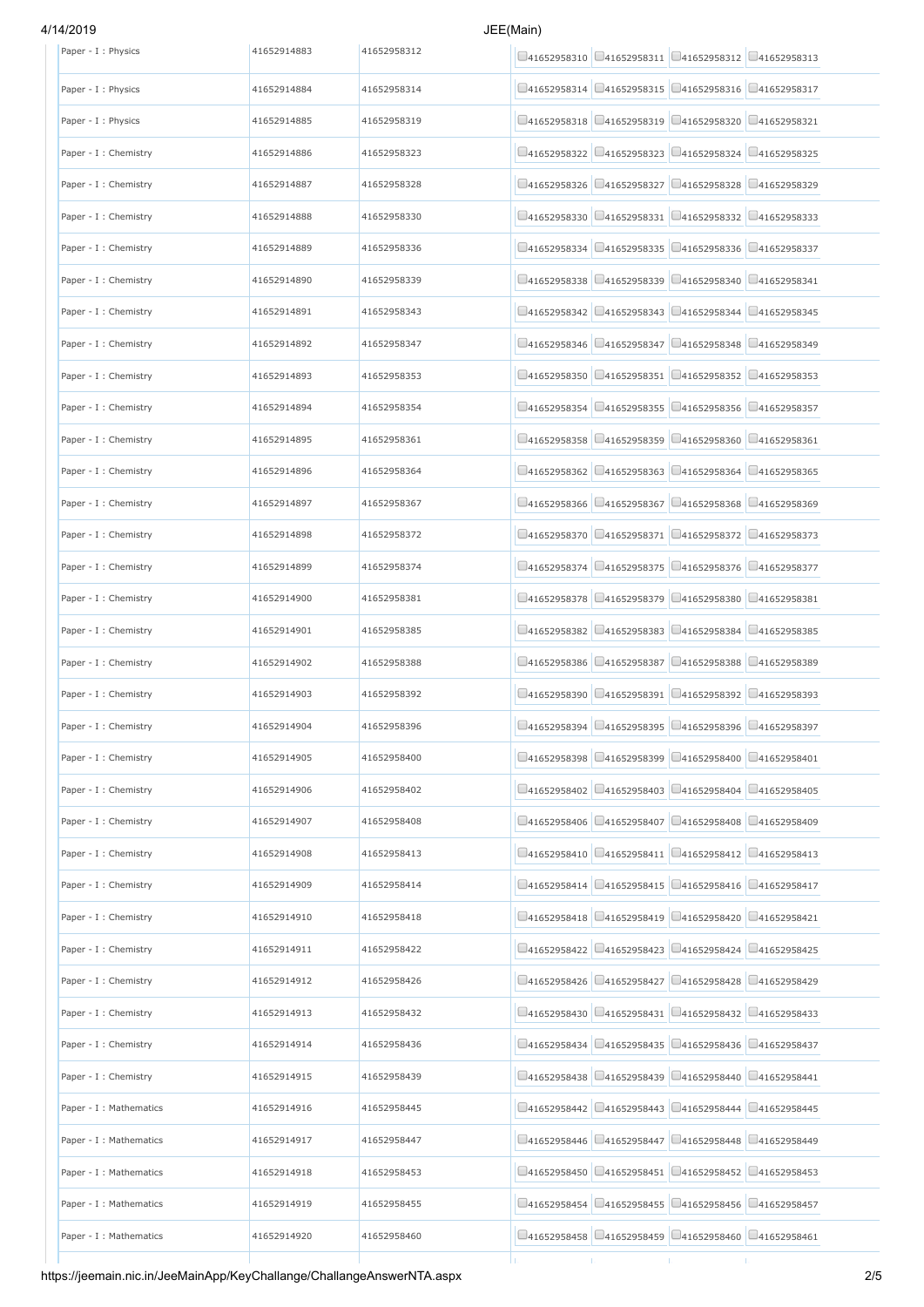# 4/14/2019 JEE(Main)

| Paper - I : Mathematics  | 41652914921 | 41652958463 | $\Box$ 41652958462 $\Box$ 41652958463 $\Box$ 41652958464 $\Box$ 41652958465                        |
|--------------------------|-------------|-------------|----------------------------------------------------------------------------------------------------|
| Paper - I : Mathematics  | 41652914922 | 41652958466 | □41652958466 □41652958467 □41652958468 □41652958469                                                |
| Paper - I : Mathematics  | 41652914923 | 41652958471 | □41652958471 □41652958472 □41652958473<br>141652958470                                             |
| Paper - I : Mathematics  | 41652914924 | 41652958477 | □41652958474 □41652958475 □41652958476 □41652958477                                                |
| Paper - I : Mathematics  | 41652914925 | 41652958479 | □41652958480<br>□41652958479<br>□41652958481<br>141652958478                                       |
| Paper - I : Mathematics  | 41652914926 | 41652958482 | □41652958482 □41652958483 □41652958484 □41652958485                                                |
| Paper - I : Mathematics  | 41652914927 | 41652958487 | $\Box$ 41652958487 $\Box$ 41652958488 $\Box$ 41652958489<br>41652958486                            |
| Paper - I : Mathematics  | 41652914928 | 41652958492 | $\Box$ 41652958490 $\Box$ 41652958491 $\Box$ 41652958492 $\Box$ 41652958493                        |
| Paper - I : Mathematics  | 41652914929 | 41652958494 | □41652958496 □41652958497<br>41652958494<br>41652958495                                            |
| Paper - I : Mathematics  | 41652914930 | 41652958499 | □41652958501<br>□41652958498<br>$\Box$ 41652958499<br>□41652958500                                 |
| Paper - I : Mathematics  | 41652914931 | 41652958503 | □41652958502 □41652958503 □41652958504 □41652958505                                                |
| Paper - I : Mathematics  | 41652914932 | 41652958508 | □41652958508<br>□41652958507<br>□41652958509<br>141652958506                                       |
| Paper - I : Mathematics  | 41652914933 | 41652958512 | $\Box$ 41652958510 $\Box$ 41652958511 $\Box$ 41652958512 $\Box$ 41652958513                        |
| Paper - I : Mathematics  | 41652914934 | 41652958514 | □41652958514 □41652958515 □41652958516 □41652958517                                                |
| Paper - I : Mathematics  | 41652914935 | 41652958518 | □41652958518 □41652958519 □41652958520 □41652958521                                                |
| Paper - I : Mathematics  | 41652914936 | 41652958524 | □41652958523 □41652958524 □41652958525<br>141652958522                                             |
| Paper - I : Mathematics  | 41652914937 | 41652958527 | □41652958528<br>□41652958529<br>141652958526<br>141652958527                                       |
| Paper - I : Mathematics  | 41652914938 | 41652958532 | □41652958531 □41652958532 □41652958533<br>141652958530                                             |
| Paper - I : Mathematics  | 41652914939 | 41652958536 | □41652958536 □41652958537<br>□41652958535<br>141652958534                                          |
| Paper - I : Mathematics  | 41652914940 | 41652958541 | $\Box$ 41652958539 $\Box$ 41652958540 $\Box$ 41652958541<br>41652958538                            |
| Paper - I : Mathematics  | 41652914941 | 41652958542 | □41652958542 □41652958543 □41652958544 □41652958545                                                |
| Paper - I : Mathematics  | 41652914942 | 41652958547 | $\Box$ 41652958547 $\Box$ 41652958548 $\Box$ 41652958549<br>41652958546                            |
| Paper - I : Mathematics  | 41652914943 | 41652958553 | $\Box$ 41652958550 $\Box$ 41652958551 $\Box$ 41652958552 $\Box$ 41652958553                        |
| Paper - I : Mathematics  | 41652914944 | 41652958557 | $\Box$ 41652958555 $\Box$ 41652958556<br>□41652958557<br>141652958554                              |
| Paper - I : Mathematics  | 41652914945 | 41652958558 | $\Box$ 41652958558 $\Box$ 41652958559 $\Box$ 41652958560 $\Box$ 41652958561                        |
| Paper - II : Mathematics | 41652915398 | 41652960284 | $\Box$ 41652960283 $\Box$ 41652960284 $\Box$ 41652960285<br>141652960282                           |
| Paper - II : Mathematics | 41652915399 | 41652960286 | $\Box$ 41652960287 $\Box$ 41652960288 $\Box$ 41652960289<br>141652960286                           |
| Paper - II : Mathematics | 41652915400 | 41652960291 | $\Box$ 41652960291 $\Box$ 41652960292 $\Box$ 41652960293<br>41652960290                            |
| Paper - II : Mathematics | 41652915401 | 41652960296 | 141652960294<br>$\Box$ 41652960295<br>□41652960296<br>□41652960297                                 |
| Paper - II : Mathematics | 41652915402 | 41652960298 | $\boxed{\Box_{41652960299}} \boxed{\Box_{41652960300}} \boxed{\Box_{41652960301}}$<br>141652960298 |
| Paper - II : Mathematics | 41652915403 | 41652960305 | $\Box$ 41652960304<br>□41652960303<br>□41652960305<br>141652960302                                 |
| Paper - II : Mathematics | 41652915404 | 41652960309 | $\Box$ 41652960306 $\Box$ 41652960307 $\Box$ 41652960308 $\Box$ 41652960309                        |
| Paper - II : Mathematics | 41652915405 | 41652960311 | $\Box$ 41652960310 $\Box$ 41652960311 $\Box$ 41652960312 $\Box$ 41652960313                        |
| Paper - II : Mathematics | 41652915406 | 41652960317 | □41652960315 □41652960316 □41652960317<br>$\Box$ 41652960314                                       |
| Paper - II : Mathematics | 41652915407 | 41652960319 | $\Box$ 41652960319 $\Box$ 41652960320 $\Box$ 41652960321<br>141652960318                           |
| Paper - II : Mathematics | 41652915408 | 41652960324 | □41652960325<br>141652960322<br>$\Box$ 41652960323<br>$\bigcup$ 41652960324                        |
| Paper - II : Mathematics | 41652915409 | 41652960327 | $\Box$ 41652960326 $\Box$ 41652960327 $\Box$ 41652960328 $\Box$ 41652960329                        |
| Paper - II : Mathematics | 41652915410 | 41652960332 | $\Box$ 41652960330 $\Box$ 41652960331 $\Box$ 41652960332 $\Box$ 41652960333                        |
| Paper - II : Mathematics | 41652915411 | 41652960335 |                                                                                                    |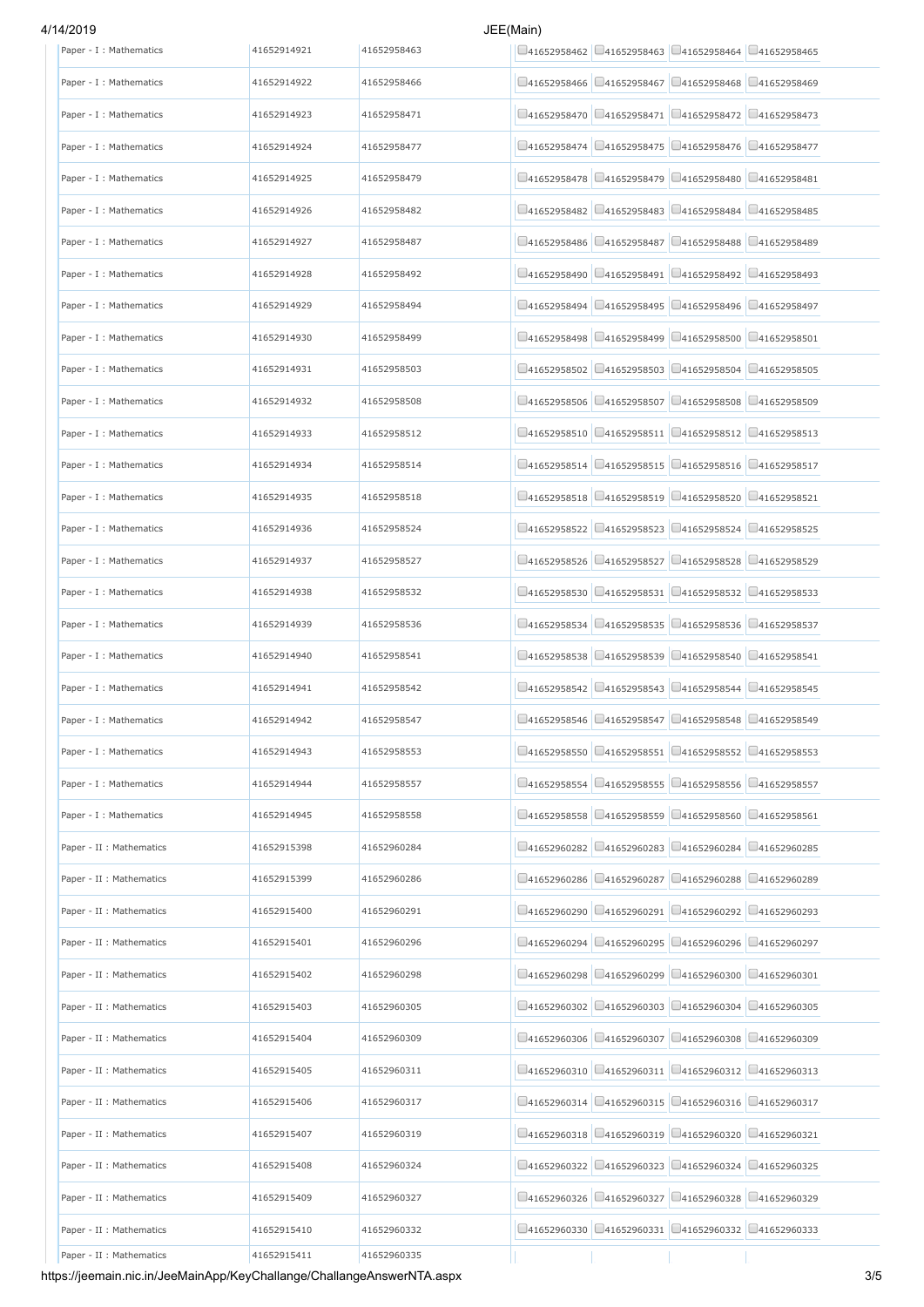# 4/14/2019 JEE(Main)

|                            |             |             | $\Box$ 41652960334 $\Box$ 41652960335 $\Box$ 41652960336 $\Box$ 41652960337    |
|----------------------------|-------------|-------------|--------------------------------------------------------------------------------|
| Paper - II : Mathematics   | 41652915412 | 41652960339 | $\Box$ 41652960338 $\Box$ 41652960339 $\Box$ 41652960340 $\Box$ 41652960341    |
| Paper - II : Mathematics   | 41652915413 | 41652960343 | $\Box$ 41652960343 $\Box$ 41652960344<br>□41652960345<br>141652960342          |
| Paper - II : Mathematics   | 41652915414 | 41652960346 | $\Box$ 41652960347 $\Box$ 41652960348 $\Box$ 41652960349<br>41652960346        |
| Paper - II : Mathematics   | 41652915415 | 41652960350 | □41652960351 □41652960352 □41652960353<br>141652960350                         |
| Paper - II : Mathematics   | 41652915416 | 41652960357 | $\Box$ 41652960355 $\Box$ 41652960356 $\Box$ 41652960357<br>$\Box$ 41652960354 |
| Paper - II : Mathematics   | 41652915417 | 41652960360 | $\Box$ 41652960359 $\Box$ 41652960360 $\Box$ 41652960361<br>41652960358        |
| Paper - II : Mathematics   | 41652915418 | 41652960362 | $\Box$ 41652960363 $\Box$ 41652960364 $\Box$ 41652960365<br>141652960362       |
| Paper - II : Mathematics   | 41652915419 | 41652960369 | $\Box$ 41652960367 $\Box$ 41652960368 $\Box$ 41652960369<br>141652960366       |
| Paper - II : Mathematics   | 41652915420 | 41652960372 | $\Box$ 41652960371 $\Box$ 41652960372 $\Box$ 41652960373<br>141652960370       |
| Paper - II : Mathematics   | 41652915421 | 41652960376 | □41652960375 □41652960376 □41652960377<br>41652960374                          |
| Paper - II : Mathematics   | 41652915422 | 41652960381 | $\Box$ 41652960379 $\Box$ 41652960380<br>41652960378<br>□41652960381           |
| Paper - II : Mathematics   | 41652915423 | 41652960384 | $\Box$ 41652960382 $\Box$ 41652960383 $\Box$ 41652960384 $\Box$ 41652960385    |
| Paper - II : Mathematics   | 41652915424 | 41652960387 | □41652960386 □41652960387 □41652960388 □41652960389                            |
| Paper - II : Mathematics   | 41652915425 | 41652960392 | $\Box$ 41652960391 $\Box$ 41652960392 $\Box$ 41652960393<br>141652960390       |
| Paper - II : Mathematics   | 41652915426 | 41652960396 | $\Box$ 41652960396 $\Box$ 41652960397<br>141652960394<br>$\Box$ 41652960395    |
| Paper - II : Mathematics   | 41652915427 | 41652960401 | 141652960398<br>$\Box$ 41652960399<br>$\bigcup$ 41652960400<br>041652960401    |
| Paper - II : Aptitude Test | 41652915429 | 41652960404 | □41652960403 □41652960404 □41652960405<br>141652960402                         |
| Paper - II : Aptitude Test | 41652915430 | 41652960407 | $\Box$ 41652960407 $\Box$ 41652960408<br>$\Box$ 41652960409<br>41652960406     |
| Paper - II : Aptitude Test | 41652915431 | 41652960411 | $\Box$ 41652960410 $\Box$ 41652960411 $\Box$ 41652960412 $\Box$ 41652960413    |
| Paper - II : Aptitude Test | 41652915432 | 41652960416 | $\Box$ 41652960414 $\Box$ 41652960415 $\Box$ 41652960416 $\Box$ 41652960417    |
| Paper - II : Aptitude Test | 41652915433 | 41652960420 | $\Box$ 41652960419 $\Box$ 41652960420 $\Box$ 41652960421<br>141652960418       |
| Paper - II : Aptitude Test | 41652915434 | 41652960424 | $\Box$ 41652960422 $\Box$ 41652960423 $\Box$ 41652960424 $\Box$ 41652960425    |
| Paper - II : Aptitude Test | 41652915435 | 41652960427 | $\Box$ 41652960427 $\Box$ 41652960428<br>41652960426<br>□41652960429           |
| Paper - II : Aptitude Test | 41652915436 | 41652960432 | □41652960430 □41652960431 □41652960432 □41652960433                            |
| Paper - II : Aptitude Test | 41652915437 | 41652960435 | $\Box$ 41652960435 $\Box$ 41652960436 $\Box$ 41652960437<br>141652960434       |
| Paper - II : Aptitude Test | 41652915438 | 41652960440 | $\Box$ 41652960440 $\Box$ 41652960441<br>$\Box$ 41652960439<br>141652960438    |
| Paper - II : Aptitude Test | 41652915439 | 41652960442 | $\Box$ 41652960444 $\Box$ 41652960445<br>41652960442<br>$\Box$ 41652960443     |
| Paper - II : Aptitude Test | 41652915440 | 41652960448 | 41652960446<br>□41652960447<br>041652960448<br>□41652960449                    |
| Paper - II : Aptitude Test | 41652915441 | 41652960452 | □41652960451 □41652960452 □41652960453<br>41652960450                          |
| Paper - II : Aptitude Test | 41652915442 | 41652960456 | □41652960456<br>141652960454<br>141652960455<br>□41652960457                   |
| Paper - II : Aptitude Test | 41652915443 | 41652960459 | $\Box$ 41652960458 $\Box$ 41652960459 $\Box$ 41652960460 $\Box$ 41652960461    |
| Paper - II : Aptitude Test | 41652915445 | 41652960465 | $\Box$ 41652960462 $\Box$ 41652960463 $\Box$ 41652960464 $\Box$ 41652960465    |
| Paper - II : Aptitude Test | 41652915446 | 41652960467 | 041652960467<br>141652960468<br>□41652960469<br>141652960466                   |
| Paper - II : Aptitude Test | 41652915447 | 41652960473 | $\Box$ 41652960471 $\Box$ 41652960472 $\Box$ 41652960473<br>141652960470       |
| Paper - II : Aptitude Test | 41652915448 | 41652960477 | 141652960474<br>141652960475<br>$\bigcup$ 41652960476<br>□41652960477          |
| Paper - II : Aptitude Test | 41652915449 | 41652960479 | $\Box$ 41652960479 $\Box$ 41652960480 $\Box$ 41652960481<br>41652960478        |
| Paper - II : Aptitude Test | 41652915451 | 41652960484 | $\Box$ 41652960483 $\Box$ 41652960484 $\Box$ 41652960485<br>41652960482        |
| Paper - II : Aptitude Test | 41652915452 | 41652960486 |                                                                                |